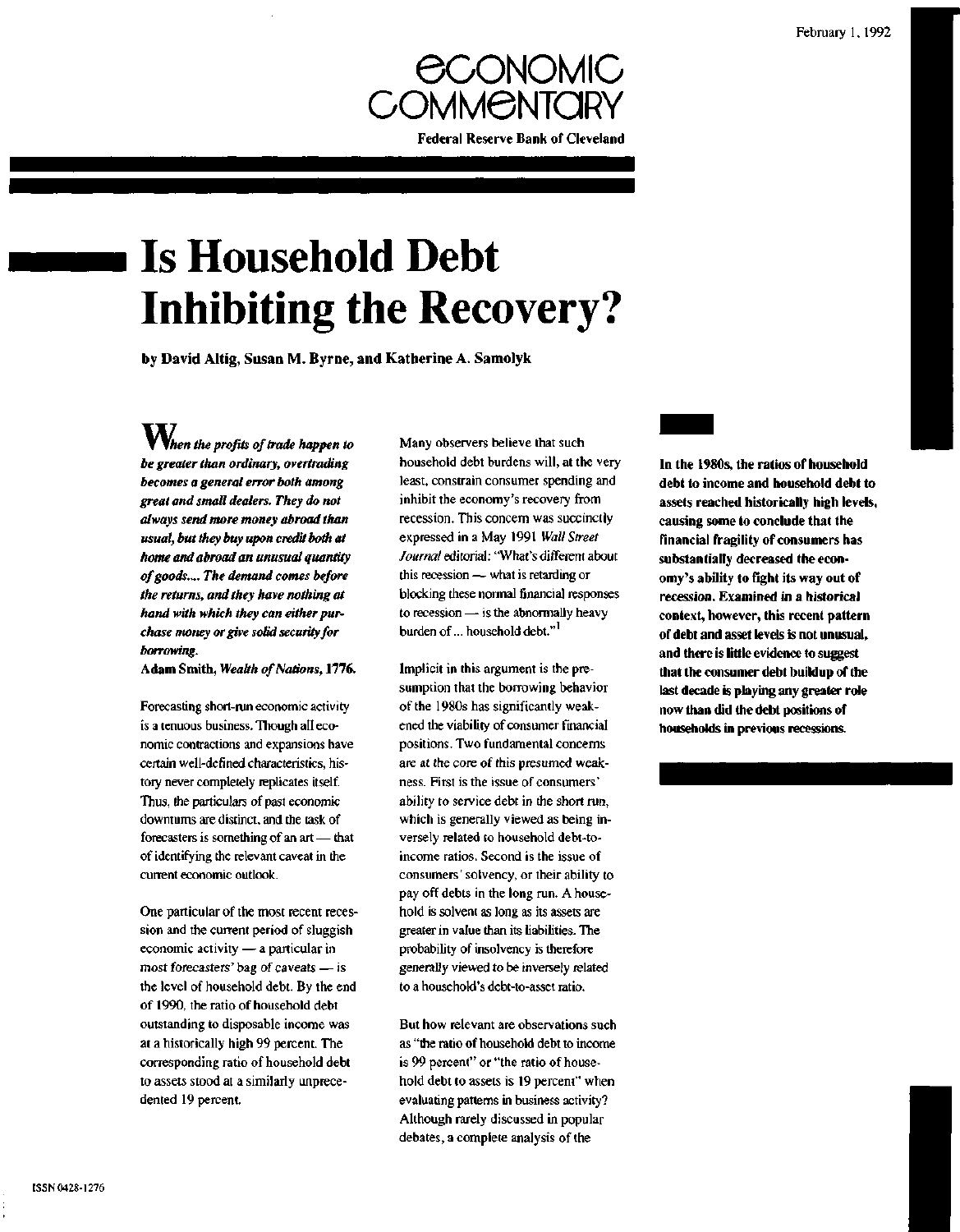influence of consumer debt on economic activity requires a distinction between the *level* of debt-to-asset and debt-toincome ratios and *changes* in the level of these ratios. Stated alternatively, assessing the role of debt in business-cycle fluctuations requires distinguishing between the effects of *trend* behavior in household debt and the *cyclical* behavior of such debt.

Existing theoretical and empirical research does implicate household debt as a factor in propagating (if not in fact causing) downturns in economic activity. Yet, no convincing case has been made, and we believe none exists, for the claim that the current household debt situation and its effects on overall economic activity are in any way extraordinary by historical standards.

In this *Economic Commentary,* we examine trends in household debt burdens in their historical context. We propose that the much-maligned growth in debtto-asset and debt-to-income ratios that characterized the 1980s appears to be a return to a long-term trend that, for whatever reason, was interrupted in the 1970s. In fact, these debt measures have been increasing since the turn of the century. If the severity and length of recessions are truly correlated to the level of household leverage, then past recessions should have exhibited increasing amplitude and duration over time. This does not appear to have been the case.

We also examine cyclical patterns in household debt-to-income and debt-toasset ratios over the post-World War II period. Although these patterns may be important for understanding the short-run performance of the macroeconomy, an aggregate perspective yields little evidence that the consumer debt buildup of the 1980s played any greater role in our present economic fortunes than did the debt positions of households in previous recessions. Consequently, we believe that if the current sluggishness of the U.S. economy is truly an anomalous circumstance frustrating our best forecasters, then the burden must arise from some

beast other than the aggregate level of household debt.

**• Balance Sheets, Financial Fragility, and Economic Activity** As the opening quote from Adam Smith indicates, concerns about debt accumulation and its potential impact on economic activity are hardly a recent phenomenon. And although our understanding of the role of credit markets in the business cycle has advanced dramatically in the past 15 years or so, the essential intuition was captured by Irving Fisher in  $1933:$ <sup>2</sup>

*There may be an equilibrium which, though stable, is so delicately poised that, after departure from it beyond certain limits, instability ensues, just as, at first, a stick may bend under strain, ready all the time to bend back, until a certain point is reached, when it breaks. The simile probably applies when a debtor gets "broke," or when the breaking of many debtors constitutes a "crash"....* (p. 339)

In other words, debt levels that are not problematic in good times may turn out to be the vehicle for increasing difficulty during bad times.

An essential feature of arguments that have followed in the tradition of Fisher's analysis is that cyclical increases in the ratio of household debt to assets heighten the probability of financial distress because they diminish consumers' ability to meet contractual debt obligations and further limit their access to credit markets through a reduction in the collateral base. To maintain the integrity of their balance sheets, consumers may therefore shift their desired asset holdings away from durable consumption goods and toward more liquid financial assets.

In "normal" times, the process of financial intermediation would channel these resources into alternative investment opportunities. However, in times of general economic distress, the reduced ability of lenders to separate bad borrowers from good, and the costs associated with defaults and delinquencies, can inhibit the performance of loan markets. Thus, adverse shocks to the

economy can be amplified by increasing restrictiveness on the part of lenders, who find their own balance sheets deteriorating and who face increasing difficulties in assessing the financial viability of potential borrowers.

Thus, even if recessions are not caused by high debt-to-asset or debt-to-income levels, cyclical increases may magnify the economy's exposure to payment and bankruptcy problems in the event of temporary declines in economic activity. The direct and indirect effects of credit problems on household consumption demand and investment, and the resulting direct or indirect effects on aggregate production, can play an important role in determining the duration and severity of a recession.<sup>3</sup>

Several prominent economists have found evidence that financial stress in the household sector can exacerbate negative shocks to the macroeconomy. Frederic Mishkin has argued that deterioration of household balance sheets in the form of increasing debt-to-asset ratios — prolonged and deepened both the 1974-1975 recession and the Great Depression. Similar arguments have been made by Ben Bernanke.<sup>4</sup>

## **• Household Debt in the 1980s: The Age of Profligacy or a Return to Normalcy?**

Evidence of the type cited by Bernanke and Mishkin has caused both policymakers and private analysts to fear, if not conclude, that the unprecedented levels of household debt realized by the end of the 1980s have substantially decreased the ability of the U.S. economy to fight its way out of recession. The logic of this concern, taken at face value, is persuasive: Since debt burdens are extraordinarily high by historical standards, wouldn't we expect the constraining effect of such burdens to be all the more binding in the current situation?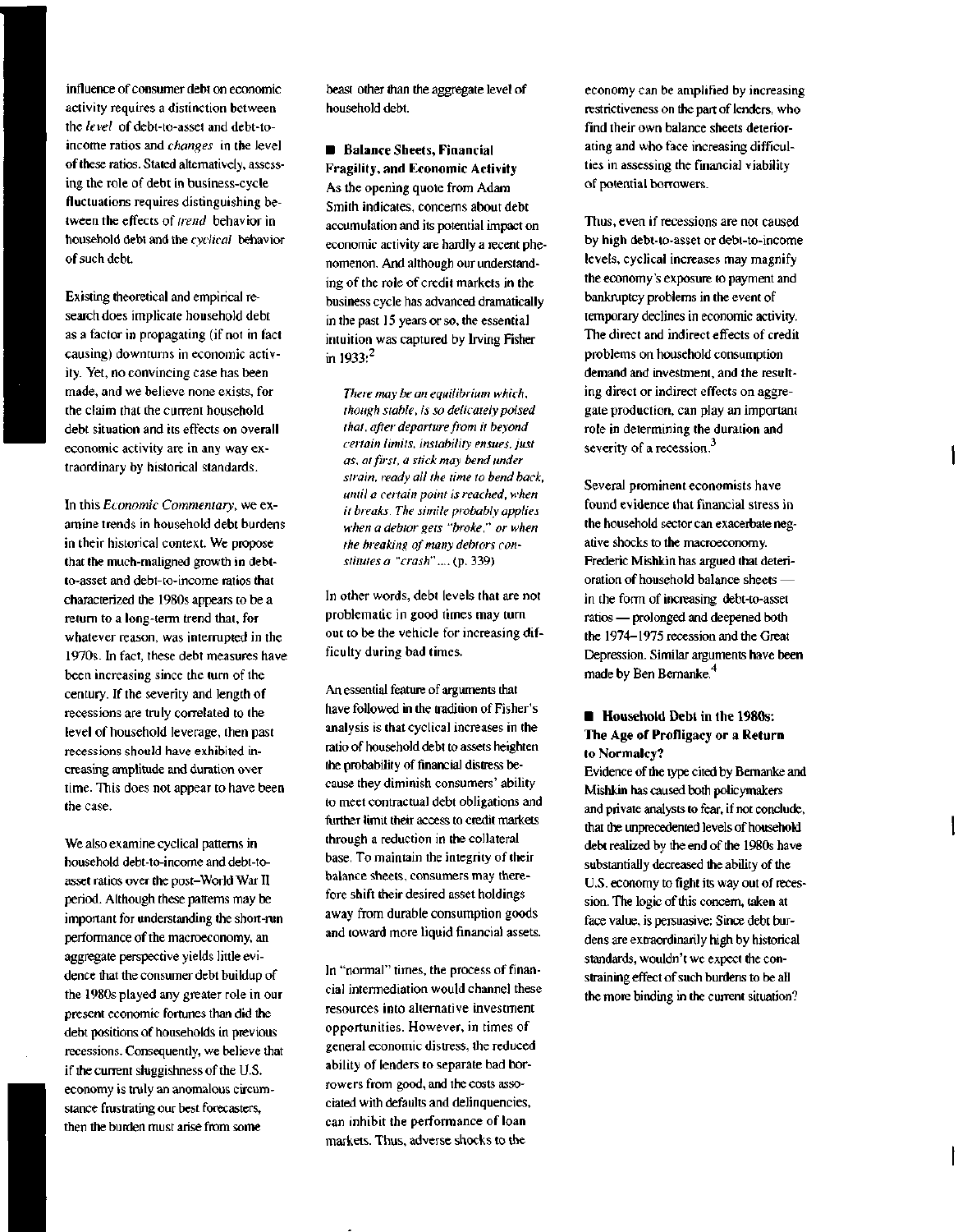



## FIGURE 2 DEBT-TO-INCOME RATIO, 1952-1991



**SOURCES:** U.S. Department of Commerce, Bureau of Economic Analysis; and Board of Governors of the Federal Reserve System.

| TABLE 1 | <b>DEBT MEASURES AND THE BUSINESS CYCLE</b> |  |  |
|---------|---------------------------------------------|--|--|
|         |                                             |  |  |

| <b>Recession</b><br>(Peak to Trough) | Duration<br>(Months) | Decline in<br><b>Industrial</b><br>Production <sup>a</sup> | Debt-to-<br>Asset<br>Ratio | Debt-to-<br>Income<br>Ratio |
|--------------------------------------|----------------------|------------------------------------------------------------|----------------------------|-----------------------------|
| 1953: IIIQ-1954: IIQ                 | 10                   | 0.79                                                       | 0.087                      | 0.414                       |
| 1957: IIIQ-1958: IIQ                 | 8                    | 0.92                                                       | 0.103                      | 0.531                       |
| 1960:IIQ-1961:IQ                     | 10                   | 1.71                                                       | 0.112                      | 0.560                       |
| 1969:IVQ-1970:IVQ                    | 11                   | 0.64                                                       | 0.134                      | 0.691                       |
| 1973:IVQ-1975:IQ                     | 16                   | 0.54                                                       | 0.145                      | 0.686                       |
| 1980:IQ-1980:IIIQ                    | 6                    | 0.98                                                       | 0.148                      | 0.747                       |
| 1981:IIIQ-1982:IVQ                   | 16                   | 0.93                                                       | 0.143                      | 0.729                       |
| 1990: IIIQ-1991: IIQ <sup>p</sup>    | 9                    | 0.53                                                       | 0.187                      | 0.980                       |

a. Average monthly percent decrease in the Industrial Production Index.

b. Estimated.

**SOURCES:** U.S. Department of Commerce, Bureau of Economic Analysis; and Board of Governors of the Federal Reserve System.

A look at the data does confirm the general impression that U.S. consumers have accumulated debt at a rapid pace since the 1981-1982 recession. From the first quarter of 1983 to the end of 1990, the household debt-to-asset ratio rose by one-third, from 12 percent to 16 percent. Over the same period, the debt-to-income ratio rose from 73 percent to 99 percent.

However, these increases seem remarkable only when compared with the experience of the 1970s. As indicated by figure 1, the 3.7 percent average annual growth rate in the household debt-to-asset ratio from 1983 through 1990 closely matches the average rate of 3.5 percent realized from 1952 through 1967. In fact, household debt as a percentage of net worth has been increasing since at least the turn of the century. $3$ 

Figure 2 illustrates the trend behavior of the household debt-to-income ratio over the postwar period. The pattern is very similar to that of the debt-to-asset ratio shown in figure 1. Specifically, the debtto-income ratio grew consistently from 1952 until about 1967, stalled from the late 1960s to the early 1980s, and then returned to its earlier trend.

From this longer-term perspective, deleterious effects of the trend toward higher debt-to-asset and debt-to-income ratios are not apparent. In particular, the incidence, magnitude, or persistence of macroeconomic distress does not appear to be reliably or consistently related to the level of household debt. This observation is reinforced by examining table 1, which reports debt levels at the peak of each officially designated recession since 1950. Clearly, debt-to-asset and debt-to-income ratios have generally been higher at the outset of each successive recession. In fact, the two longest and most severe downturns of the entire postwar period the 1974-1975 and 1981-1982 contractions — were the only instances in which one or both of the debt measures were lower at the beginning of a recession than at the previous peak.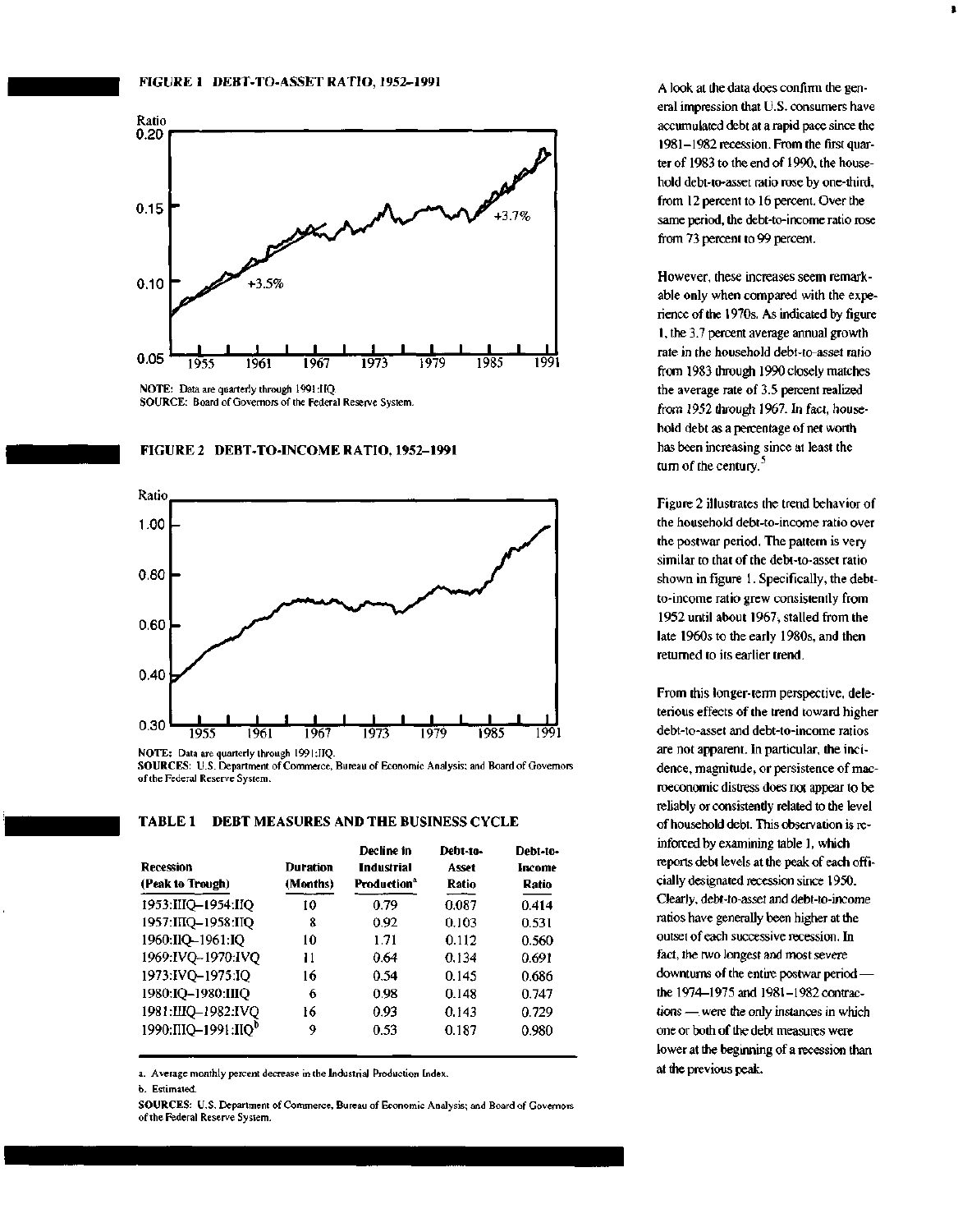The historical pattern of household debt accumulation likely reflects the increasing sophistication of financial markets. These changes not only permit a more efficient allocation of resources, thus enhancing overall consumption and investment opportunities, but also provide the mechanisms by which financial markets are better able to withstand the pressures of economic downturns. Indeed, the only postwar period during which the household debt-to-asset ratio failed to rise substantially was the 1970s, hardly a period with an economic performance worth repeating.<sup>6</sup>

#### **• Debt and Recessions**

÷

 $\ddot{.}$ 

In the long run, then, there appears to be little evidence that high household debt levels are negatively related to economic activity. But does debt play any role in the short run? In particular, does the behavior of household debt-to-asset ratios distinguish the 1990-1991 recession from other postwar downturns?

Figure 3 depicts the behavior of household debt-to-asset ratios around businesscycle troughs for all postwar recessions, with the exception of the brief downturn of 1980.<sup>7</sup> To emphasize cyclical patterns and to maintain comparability, the two panels present a debt-to-asset index for each recession, where the index takes the value one at each businesscycle trough. Panel A plots index values for the 1953-1954,1957-1958, 1960- 1961, and 1990-1991 recessions. Panel B plots index values for the 1969-1970, 1974-1975, and 1981-1982 recessions. We assume the latest business-cycle trough was in the second quarter of 1991.

A fairly consistent pattern emerges. Typically, debt-to-asset ratios increase until one or two quarters prior to the businesscycle trough, at which point they drop off before resuming the trend growth rates apparent in figure 1. These declines are more pronounced, and of longer duration, in the recessions from 1969 to 1982 shown in panel B, a period when growth in debt-to-asset ratios was minimal.

## **FIGURE 3 DEBT-TO-ASSET INDEX IN POSTWAR RECESSIONS**



**SOURCE:** Board of Governors of the Federal Reserve System.

**FIGURE 4 DEBT-TO-INCOME INDEX IN POSTWAR RECESSIONS**



**SOURCES:** U.S. Department of Commerce, Bureau of Economic Analysis; and Board of Govemors of the Federal Reserve System.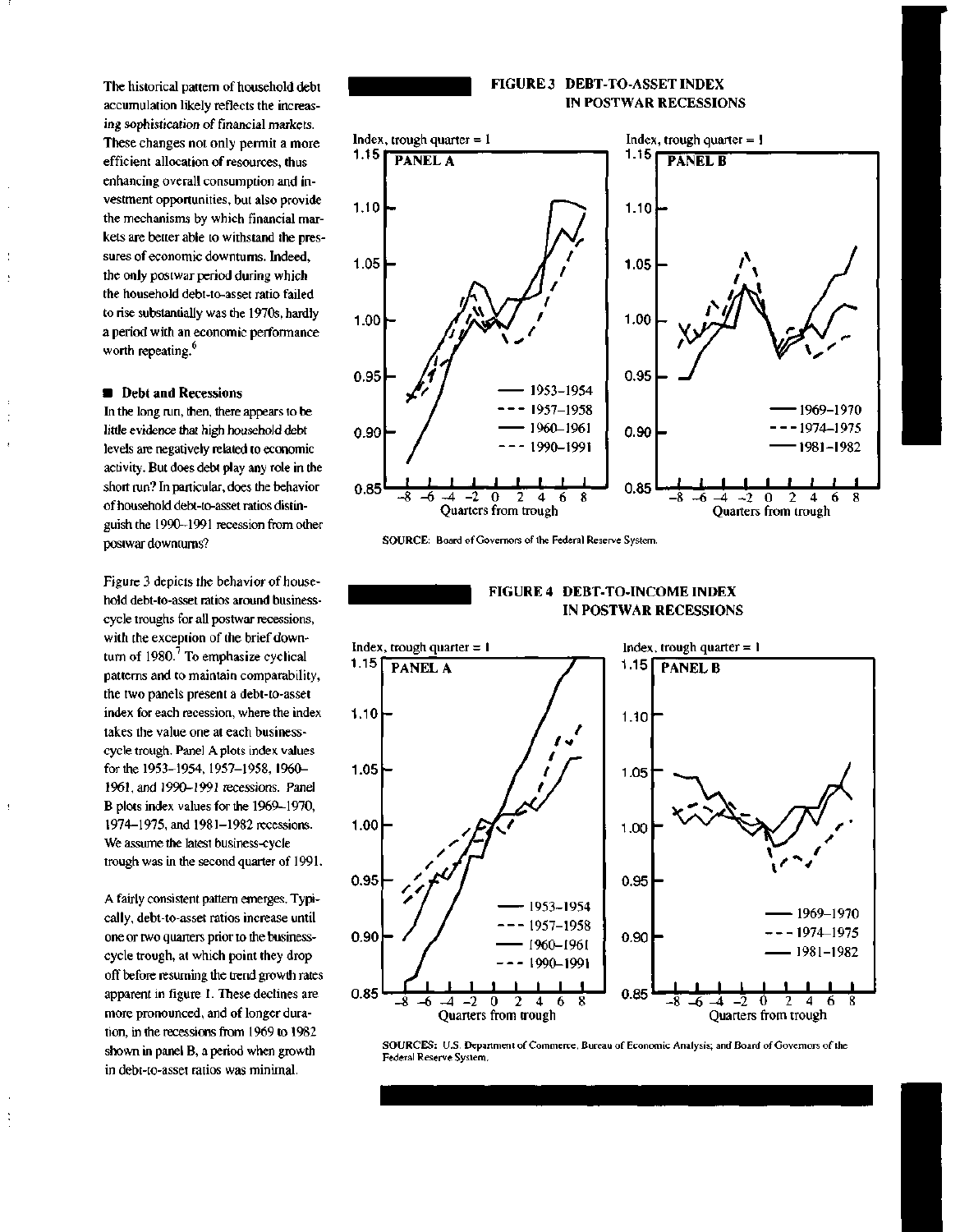Of special interest is that the pattern for the 1990-1991 recession is fully consistent with those of other postwar recessions. Also, looking at debt and assets separately would indicate that movements in the debt-to-asset ratio are driven primarily by changes in the value of household assets, while short-run changes in household liabilities deviate little from their long-run trend. Although the recent recession has exhibited a decrease in assets and an increase in the debt-to-asset ratio, these changes are not appreciably different from those of other downturns.

Analogous to figure 3, figure 4 shows the behavior of household debt-to-income ratios in and around recessions. As before, the ratios are reported as an index, equal to one at the trough of the recession, in order to emphasize cyclical patterns and to maintain comparability.

Figure 4 reveals no evident pattern in the behavior of debt-to-income ratios during recessions. Indeed, these ratios appear to be almost entirely dominated by the trend that existed at the time of the downturn: Debt-to-income ratios were essentially flat for the 16 quarters surrounding the troughs of the 1969-1970, 1974-1975, and 1981-1982 recessions; the ratios tended to grow consistently through the troughs of the 1953-1954, 1957-1958, 1960-1961, and 1990-1991 recessions.

### **• Cross-Sectional Caveats**

Although the recent pattern of debt and asset levels is not unusual, it could be that circumstances underlying these numbers make the current environment riskier than usual. Of particular concern are the possibilities that recent growth in household debt is concentrated among households where solvency is in question and that the trend in debt-to-asset and debt-to-income ratios reflects a diminished ability to service debt in the short run.

Direct evidence on these questions is slim, and indirect evidence is mixed. As noted above, there is generally a positive link between debt-to-income ratios, bankruptcies, and payment problems. A study of the 1983 and 1986 Survey of Consumer Finances did find that the share of aggregate debt payments held by households with high debt-to-income ratios rose substantially between 1983 and 1986.<sup>8</sup>

However, the 1986 study also suggests that, due to changes in debt maturity and loan rates, conventional debt measures may not be useful indicators of excessive debt-service burdens. Furthermore, much of the increase since 1986 has been due to growth in borrowing through home equity loans. Because home equity lines of credit tend to be held by high-income households, distress is less likely to originate with debt positions from this source.<sup>9</sup> Also, evidence from the 1989 Survey of Consumer Finances indicates that much of the personal debt increase since 1983 has been accounted for by households reporting the most financial assets.<sup>10</sup>

Still, cross-sectional factors may indeed be important. But the evidence linking these factors to aggregate debt-to-income or debt-to-asset ratios is still lacking. Moreover, it is far from clear that cross-sectional relationships at a particular time are useful for making inferences about the effects of long-term trends in household leverage.

 $\mathbf{r}$ ķ

> ļ  $\overline{a}$

Ĺ

#### **• Conclusion**

It is not our intention to dismiss out of hand all concerns about the financial fragility of the household sector. Nor do we believe that we should be entirely sanguine about the debt buildup of the 1980s. *National* saving rates, conventionally measured, were especially low over the past decade. To the extent that trends in household leverage reflect a shift away from providing future consumption opportunities, such trends may be a cause for concern.

Instead, we contend that the highly emphasized increase in household leverage during the past decade seems to be a return to a long-run trend that was interrupted during the 1970s. Furthermore, controlling for this trend, it does not appear that current household debt levels have resulted in cyclical effects that distinguish our latest recession from earlier ones. To the extent that economic recovery is (so far) less robust than in past recessions, the reason will likely be found in explanations that do not rely on the presumed irresponsibility of consumers in the 1980s.